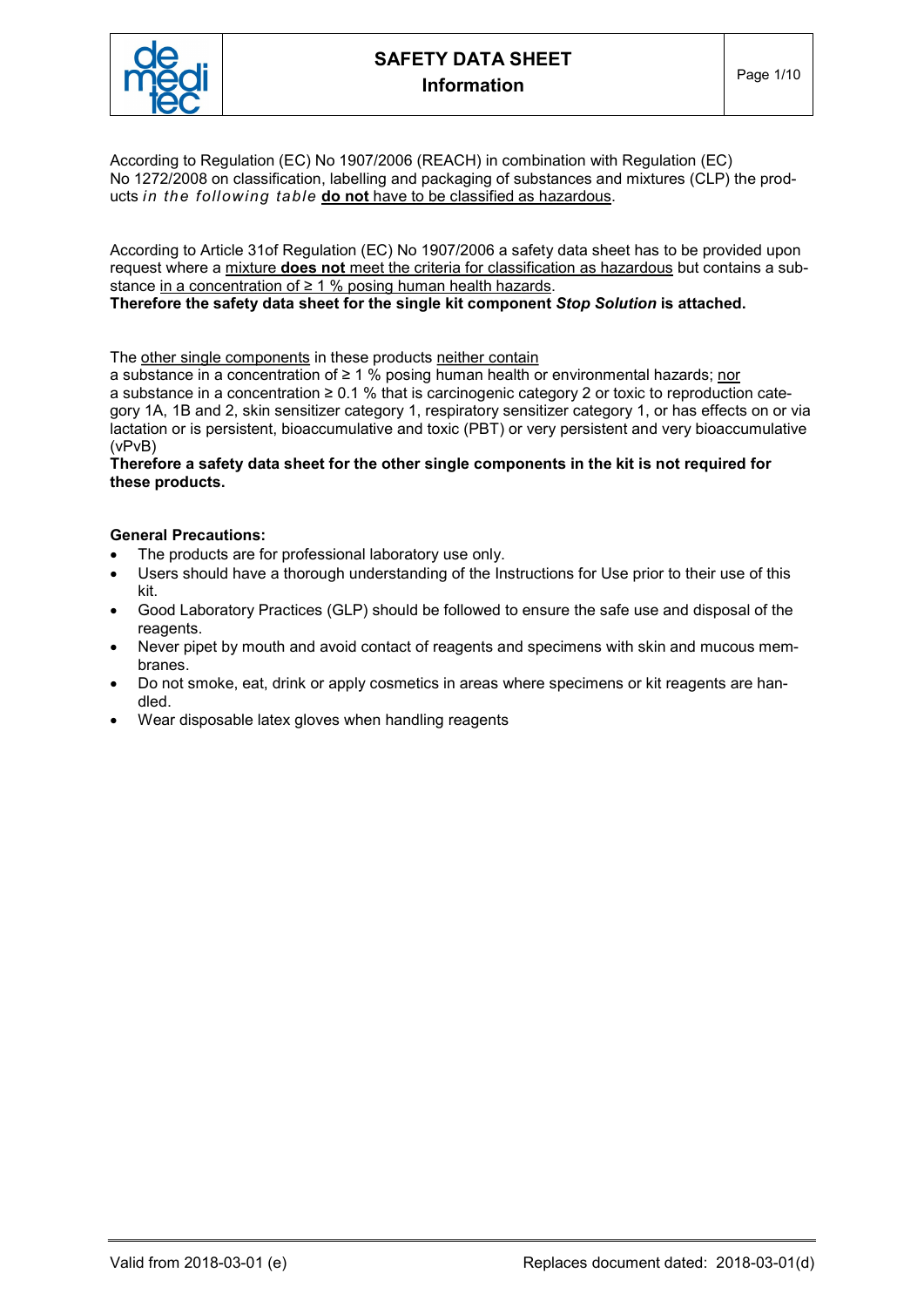## ATTACHED SAFETY DATA SHEET IS USEABLE FOR:

| <b>Catalogue Number*:</b> | <b>Product Name*:</b>                |
|---------------------------|--------------------------------------|
| DE1288                    | <b>FSH ELISA</b>                     |
| DE1291                    | <b>Prolactin ELISA</b>               |
| DE1293                    | C-Peptide ELISA                      |
| DE1298                    | PMSG ELISA                           |
| DE1559                    | <b>Testosterone ELISA</b>            |
| DE1561                    | Progesterone ELISA                   |
| DE1868                    | <b>CEA ELISA</b>                     |
| DE2693                    | <b>Estradiol ELISA</b>               |
| DE3265                    | Androstenedione ELISA                |
| DE3327                    | C5a ELISA                            |
| <b>DE3775</b>             | T4 free ELISA                        |
| DE4164                    | <b>Corticosterone ELISA</b>          |
| DE4174                    | Estrone ELISA                        |
| DE4399                    | <b>Estradiol sensitive ELISA</b>     |
| DE4529                    | PLGF (Placenta growth factor) ELISA  |
| DE4718                    | beta-hCG free ELISA                  |
| DE5068                    | CA15-3 ELISA                         |
| DE5069                    | CA19-9 ELISA                         |
| <b>DE5070</b>             | <b>CYFRA21-1 ELISA</b>               |
| DE5071                    | CA72-4 ELISA                         |
| DE5072                    | CA125 ELISA                          |
| DE5125                    | <b>Renin ELISA</b>                   |
| DE5298                    | Aldosterone ELISA                    |
| DE52051                   | PAPP-A ELISA                         |
| <b>DESLV4188</b>          | Estradiol free in Saliva ELISA       |
| DESLV5911                 | Progesterone free in Saliva HS ELISA |

\* Changes with respect to the previous version: Products deleted which require a separate SDS, starting 2018-03-01.

- (c) Product list edited
- $(d)$  DE2693 added
- (e) DESLV5228 removed, DESLV5911 added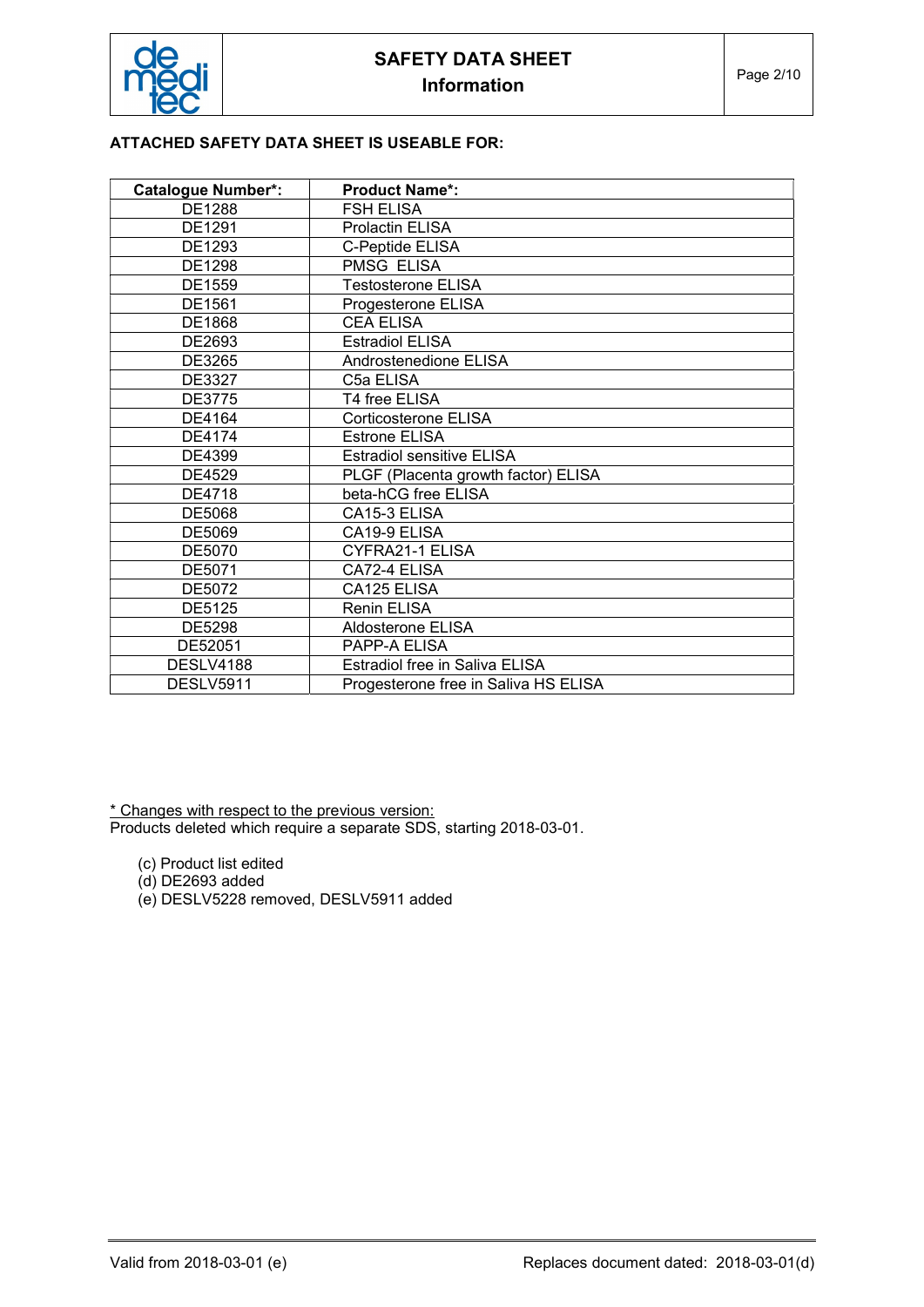

**Product number:** Valid for ELISA products listed in the table

#### SECTION 1: IDENTIFICATION OF THE SUBSTANCE/MIXTURE AND OF THE COMPANY/UN-DERTAKING

## 1.1 Product identifier

Trade name: Stop Solution

Product number: Valid for ELISA products listed in the table on the first pages.

# 1.2 Relevant identified uses of the substance or mixture and uses advised against

Identified Use: Reagent for in vitro laboratory use. For professional use only.

# 1.3 Details of the supplier of the safety data sheet

Demeditec Diagnostics GmbH<br>
Lise-Meitner-Str. 2 <br>
Fax: +49-(0)431 / 71922 5 Lise-Meitner-Str. 2 Fax: +49-(0)431 / 71922 55<br>24145 Kiel F-Mail: info@demeditec.de info@demeditec.de Germany www.demeditec.de

## 1.4 Emergency telephone number

+49-(0)431 / 71922-0 (during opening time: 8:00 h – 16:30 h)

## SECTION 2: HAZARDS IDENTIFICATION

## 2.1 Classification of the substance or mixture

This product **does not meet the criteria for classification** in any hazard class according to Regulation (EC) No 1272/2008 on classification, labelling and packaging of substances and mixtures. However a safety data sheet is being supplied for it upon request as some kit components contain a substance which presents a health hazard within the meaning of Regulation (EC) No 1272/2008.

#### 2.2 Label elements

No labelling required.

| Hazard pictogram(s):        | None |
|-----------------------------|------|
| Signal word(s):             | None |
| Hazard statement(s):        | None |
| Precautionary statement(s): | None |

## 2.3 Other hazards

#### Results of PBT and vPvB assessment

- PBT: Not applicable.

- vPvB: Not applicable.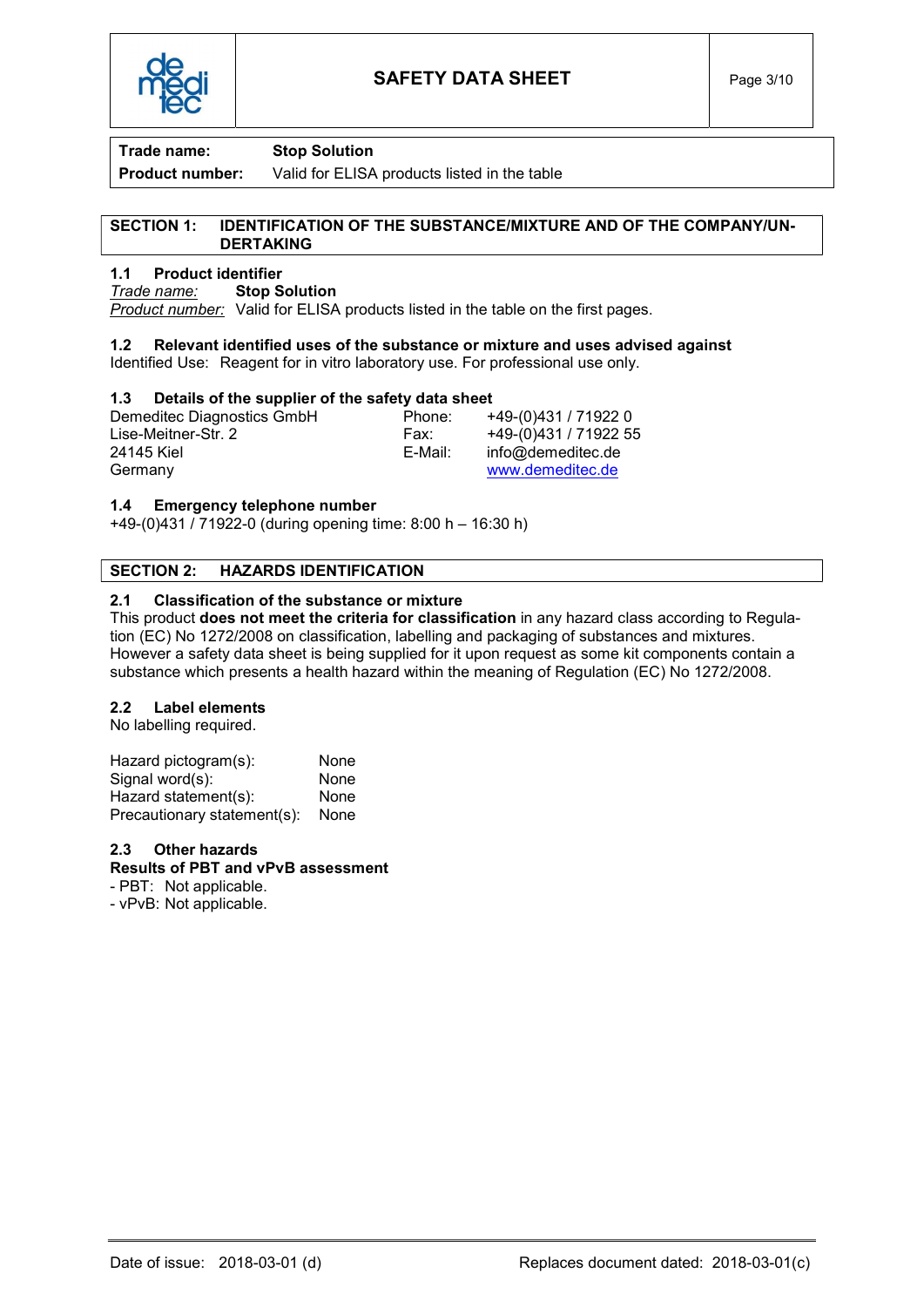

Product number: Valid for ELISA products listed in the table

## SECTION 3: COMPOSITION/INFORMATION ON INGREDIENTS

## 3.1 Substances

Not applicable.

# 3.2 Mixtures

Description:

Mixture of the substances listed below with non-hazardous additions.

## Hazardous ingredients:

| Substance name    | <b>CAS No.</b><br>(EC No.)<br>[Index No.]      | <b>Concentration</b><br>in the mixture | <b>Classification according to</b><br><b>Regulation (EC) No 1272/2008 [CLP]</b><br>(related to the concentrated form) |                      |
|-------------------|------------------------------------------------|----------------------------------------|-----------------------------------------------------------------------------------------------------------------------|----------------------|
|                   |                                                |                                        | Hazard class /<br><b>Hazard categories</b>                                                                            | Hazard-<br>statement |
| Kit component:    | <b>Stop Solution</b>                           |                                        |                                                                                                                       |                      |
| sulphuric acid  % | 7664-93-9<br>$(231-639-5)$<br>$[016-020-00-8]$ | < 5.0 %                                | Skin Corr. 1A                                                                                                         | H <sub>3</sub> 14    |

Full text of H-phrases: see section 16

## SECTION 4: FIRST AID MEASURES

## 4.1 Description of first aid measures

| General information:    | If symptoms persist or in case of doubt, seek medical advice.                        |
|-------------------------|--------------------------------------------------------------------------------------|
| Following inhalation:   | Supply fresh air; consult doctor in case of complaints.                              |
| Following skin contact: | Remove contaminated clothes and shoes.                                               |
|                         | Clean with water and soap. If possible, also wash with polyethylene gly-<br>col 400. |
|                         | Cover wound with a sterile dressing.                                                 |
|                         | If skin irritation continues, consult a doctor.                                      |
| Following eye contact:  | Protect unharmed eye.                                                                |
|                         | Rinse opened eye for several minutes under running water.                            |
|                         | Call a doctor immediately.                                                           |
| Following swallowing:   | Rinse mouth with water.                                                              |
|                         | Spit liquid out again.                                                               |
|                         | Drink lots of water and provide fresh air. Call a doctor immediately.                |
|                         | Never give anything by mouth to an unconscious person                                |

4.2 Most important symptoms and effects, both acute and delayed

No further relevant information available.

4.3 Indication of any immediate medical attention and special treatment needed Symptomatic treatment.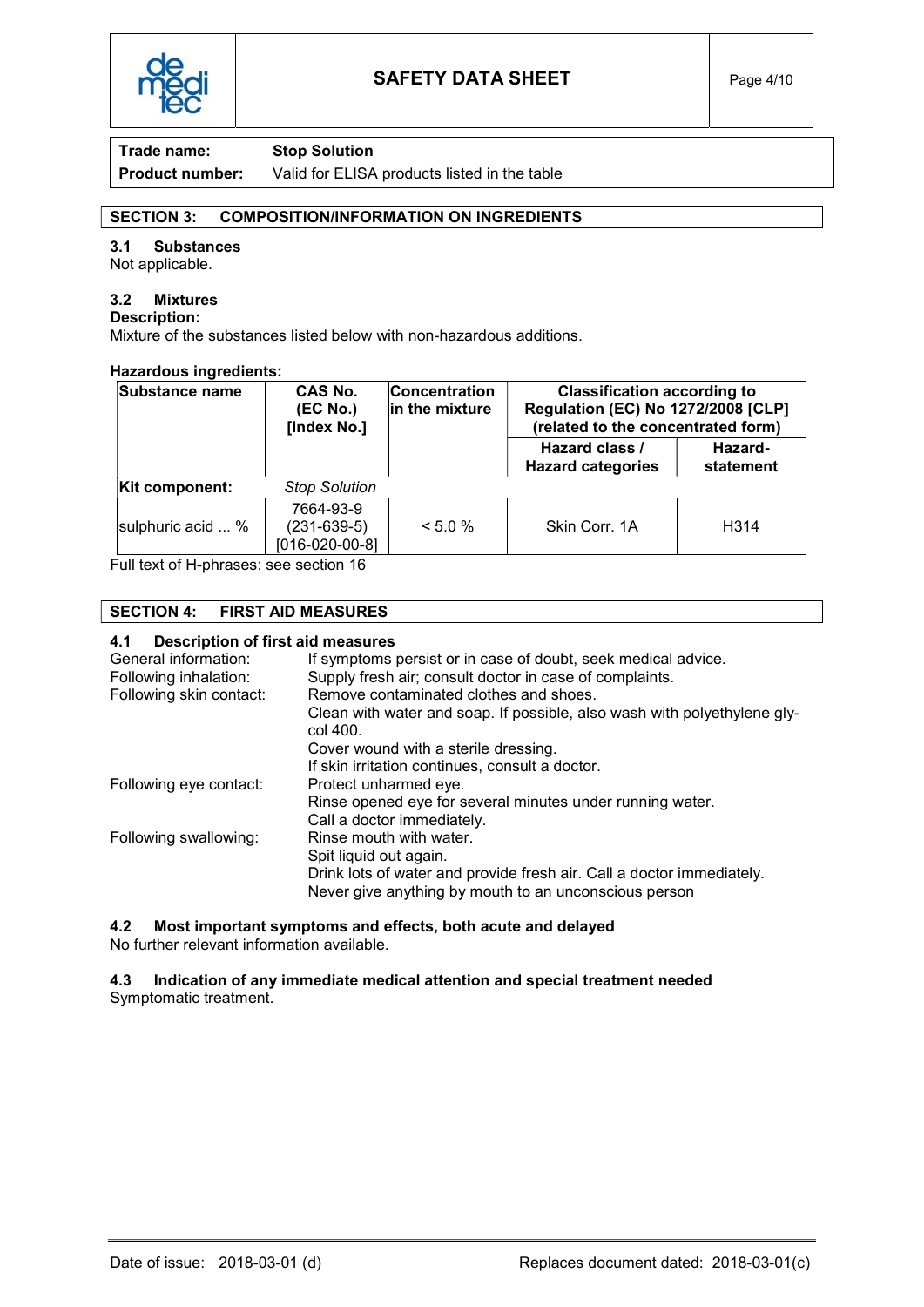

**Product number:** Valid for ELISA products listed in the table

# SECTION 5: FIREFIGHTING MEASURES

## 5.1 Extinguishing media

Suitable extinguishing agents: The product is not combustible and does not support any combustion. Use fire fighting measures suiting the environment. For safety reasons unsuitable extinguishing agents: No data available

## 5.2 Special hazards arising from the substance or mixture

In case of fire, the following can be released: Sulphur oxides (SOx) Poisonous gases/vapours

## 5.3 Advice for firefighters

Protective equipment: Wear self-contained respiratory protective device.

## SECTION 6: ACCIDENTAL RELEASE MEASURES

## 6.1 Personal precautions, protective equipment and emergency procedures

Wear protective clothing.

Avoid any product contact.

## 6.2 Environmental precautions

Do not allow product to reach sewage system or any water course. Do not allow to penetrate the ground/soil.

## 6.3 Methods and material for containment and cleaning up

Absorb with liquid-binding material (sand, diatomite, acid binders, universal binders, sawdust). Rinse residues with water.

Make sure to recycle or dispose of in suitable receptacles.

## 6.4 Reference to other sections

See Section 7 for information on safe handling

See Section 8 for information on personal protection equipment.

See Section 13 for disposal information.

## SECTION 7: HANDLING AND STORAGE

# 7.1 Precautions for safe handling

Ensure good ventilation/exhaustion at the workplace. Avoid contact with eyes and skin. Keep the working area dry and clean.

Information about protection against explosions and fires: Observe the general rules of industrial fire protection.

#### 7.2 Conditions for safe storage, including any incompatibilities Storage:

Requirements to be met by storerooms and receptacles: Store container tightly sealed at a cool and dry place with sufficient ventilation.

Information about storage in one common storage facility: Store away from foodstuffs.

Refer to national regulations for storing hazardous chemicals.

Further information about storage conditions: Store as directed in the relevant instruction for use.

## 7.3 Specific end use(s)

No further relevant information available.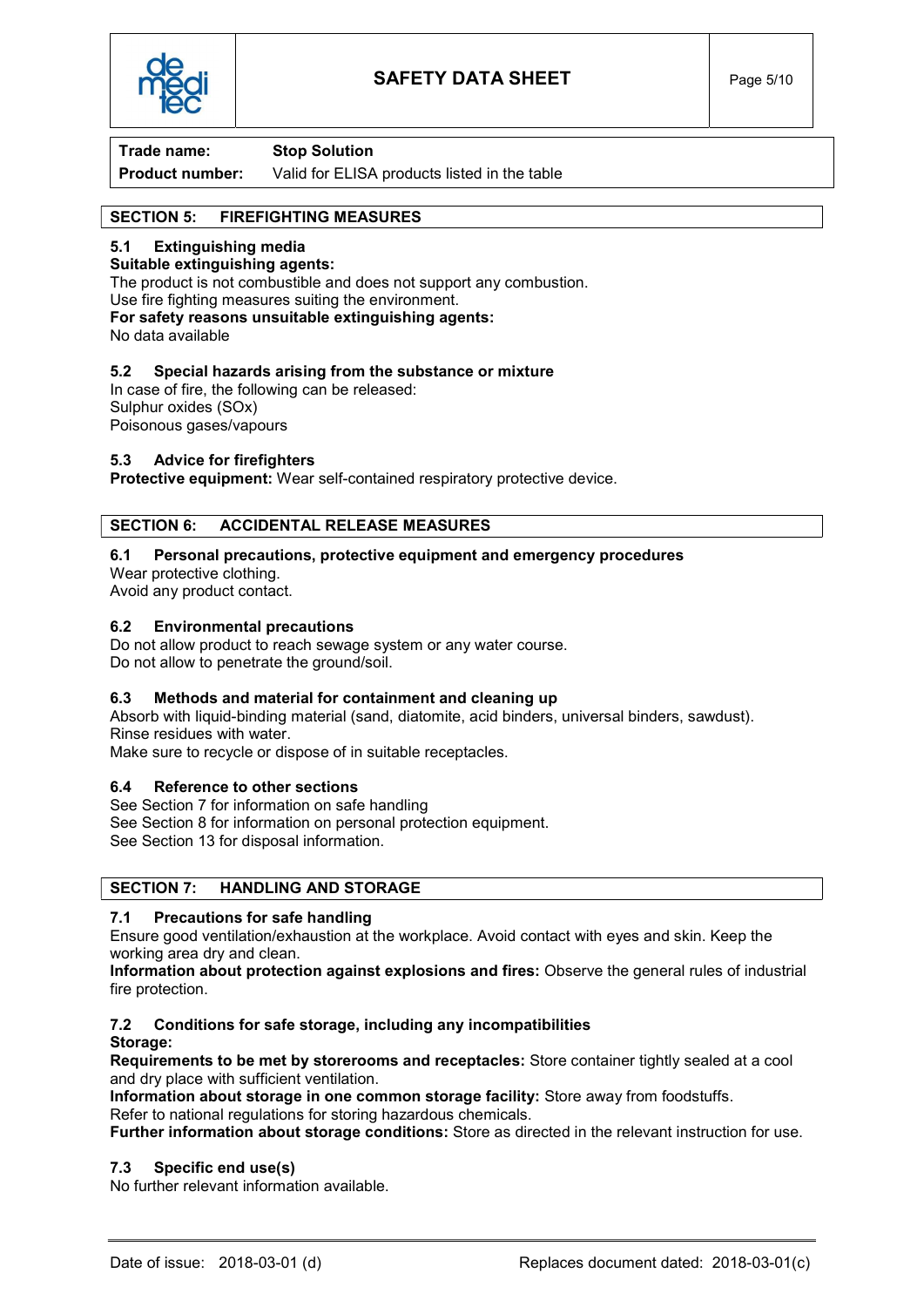

**Product number:** Valid for ELISA products listed in the table

## SECTION 8: EXPOSURE CONTROLS/PERSONAL PROTECTION

### 8.1 Control parameters

Following information is available for the substance listed in section 3.2

| Substance:<br><b>CAS No.:</b> | sulphuric acid<br>7664-93-9 |                              |                          |                                    |                       |
|-------------------------------|-----------------------------|------------------------------|--------------------------|------------------------------------|-----------------------|
|                               | Limit value - Eight hours   |                              | Limit value - Short term |                                    |                       |
| Country                       | ppm                         | mg/m <sup>3</sup>            | ppm                      | mg/m <sup>3</sup>                  | <b>Legal basis</b>    |
| European<br>Union             |                             | 0,05<br>thoracic<br>fraction |                          |                                    | Directive 2009/161/EU |
| Germany<br>(AGS)              |                             | 0,1<br>inhalable<br>aerosol  |                          | 0,1<br>inhalable aerosol<br>(1)    | <b>TRGS 900</b>       |
| Germany<br>(DFG)              |                             | 0,1<br>inhalable<br>aerosol  |                          | 0,1<br>inhalable aerosol<br>(1)(2) |                       |
| Italy                         |                             | 0,05                         |                          |                                    |                       |
| Spain                         |                             |                              |                          | 3                                  |                       |
| USA-<br><b>NIOSH</b>          |                             | 1                            |                          |                                    |                       |
| USA - OSHA                    |                             | 1                            |                          |                                    |                       |
|                               |                             |                              |                          |                                    |                       |
| <b>Remarks</b>                |                             |                              |                          |                                    |                       |
| Germany<br>(AGS)              |                             | (1) 15 minutes average value |                          |                                    |                       |

Germany (DFG) (1) 15 minutes average value (2) A momentary value of 0,2 mg/m<sup>3</sup> should not be exceeded

Source: Based on GESTIS International Limit values Database, 2016-12

#### 8.2 Exposure controls

## Personal protective equipment:

#### General protective and hygienic measures:

The usual precautionary measures should be adhered to when handling chemicals. Provide eye bath and emergency shower.

Respiratory Protection: Not required under normal use.

## Hand Protection:

Protective gloves complying with EN 374 (nitrile rubber, Latex gloves).

The glove material has to be impermeable and resistant to the product/substance/preparation.

The choice of an appropriate glove does not only depend on its material but also on other quality features and is different from one producer to the other.

Please observe the instructions regarding permeability and breakthrough time which are provided by the supplier of the gloves. Also take into consideration the specific local conditions under which the product is used, such as the danger of cuts, abrasion, and the contact time.

Eye Protection: Safety glasses

Skin Protection: Protective work clothing, lab coat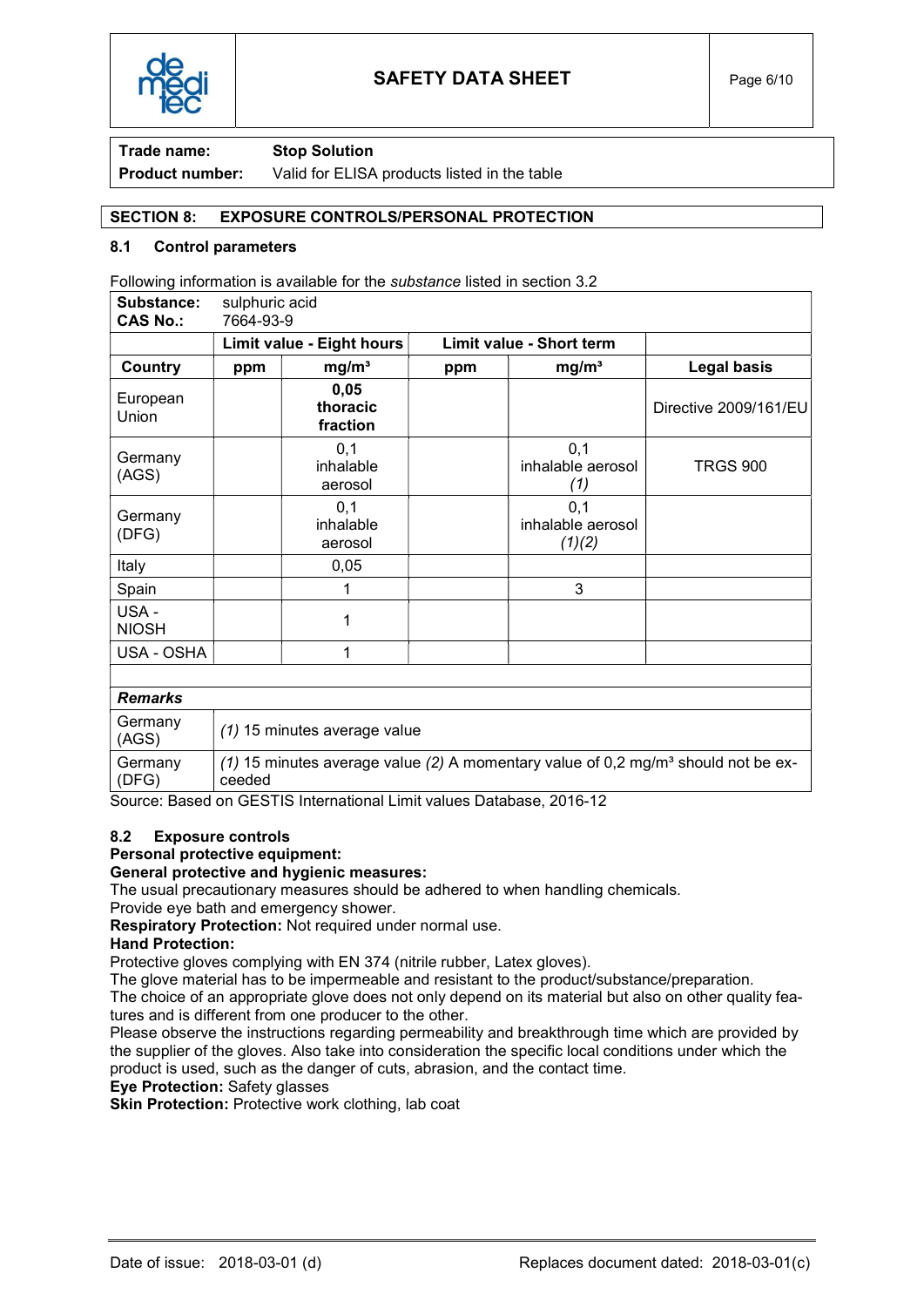

**Product number:** Valid for ELISA products listed in the table

# SECTION 9: PHYSICAL AND CHEMICAL PROPERTIES

#### 9.1 Information on basic physical and chemical properties Appearance: form: form: liquid colour colourless Odour: odourless Odour threshold: example a set of the state of the state of the state of the state of the state of the state of the state of the state of the state of the state of the state of the state of the state of the state of the st pH: 1.0 Melting point/freezing point: not determined Initial boiling point and boiling range: not determined Flash point: not determined Flammability (solid, gaseous): Not applicable Ignition temperature: Decomposition temperature: Not determined Self ingnition temperature: Product is not self-igniting. Danger of explosion: Product does not present an explosion hazard. Explosion limits: Lower: Not applicable Upper: Not applicable Oxidizing properties: No data available Vapour pressure: Not determined Density:<br>
Relative density:<br>
Relative density:<br>
Not determined Relative density: Vapour density: Not determined Evaporation rate: Not determined Solubility in / Miscibility with Water: Water: **Fully miscible** Partition coefficient (n-octanol/water): Not determined Viscosity: We are a set of the set of the Not determined

#### 9.2 Other information

No further relevant information available.

## SECTION 10: STABILITY AND REACTIVITY

#### 10.1 Reactivity

No further relevant information available

#### 10.2 Chemical stability

Thermal decomposition / conditions to be avoided: No decomposition if used and stored according to specifications

#### 10.3 Possibility of hazardous reactions

Corrosive effect on metals

# 10.4 Conditions to avoid

**Heat** 

#### 10.5 Incompatible materials Metals

## 10.6 Hazardous decomposition products

No hazardous decomposition products if instructions for storage and handling are followed.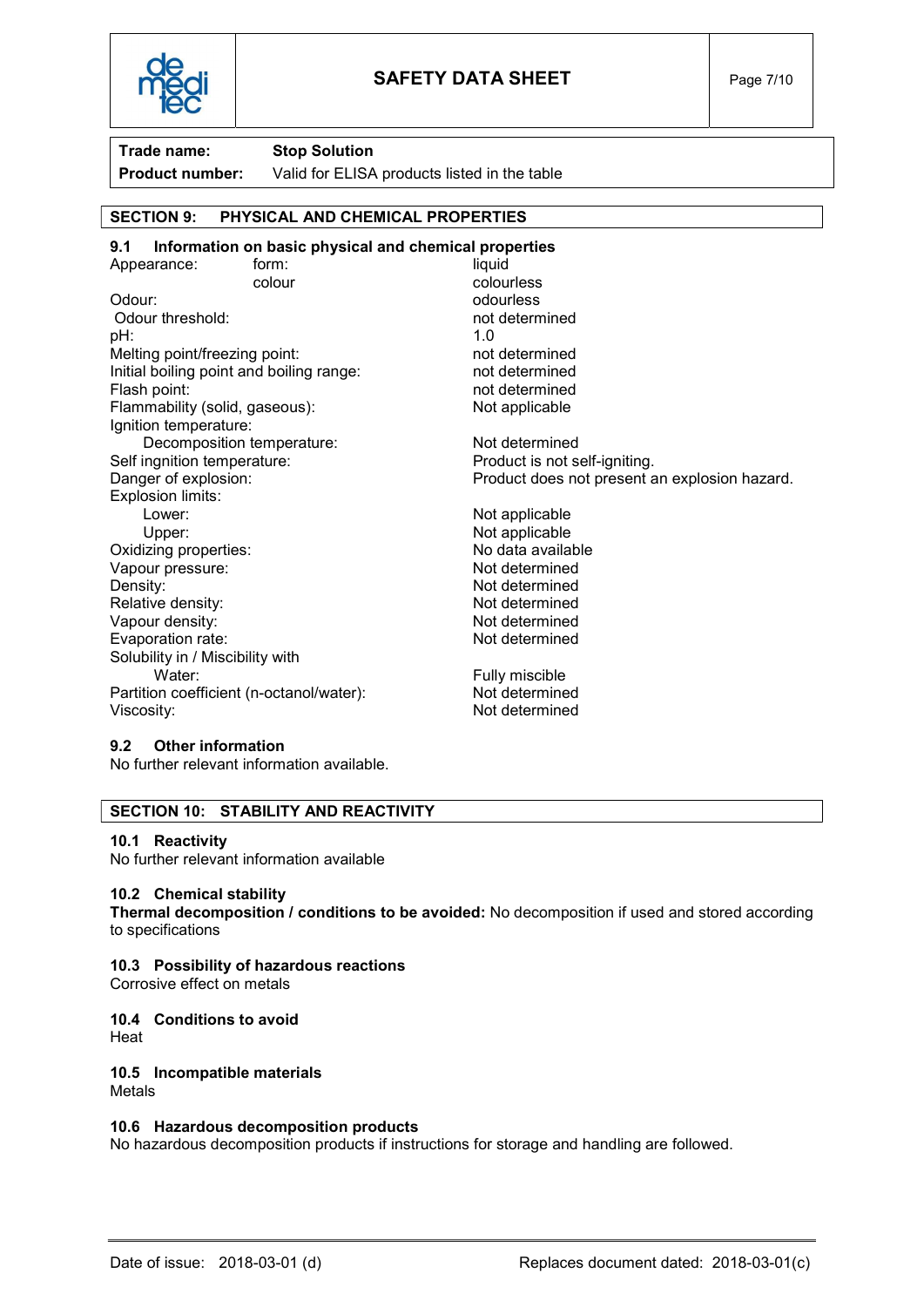

# **Product number:** Valid for ELISA products listed in the table

# SECTION 11: TOXICOLOGICAL INFORMATION

# 11.1 Information on toxicological effects

Acute toxicity

Based on available data, the classification criteria are not met.

LD/LC 50 values that are relevant for classification:

|                         | 7664-93-9 sulphuric acid |                    |
|-------------------------|--------------------------|--------------------|
| Oral                    | LD50                     | $2140$ mg/kg (rat) |
| Inhalative<br>(aerosol) | LC50/4 h                 | $0.375$ mg/L (rat) |

Although the LC50 values from the inhalation toxicity study theoretically trigger Classification with 'Toxic by inhalation', classification is not proposed. The effects of sulphuric acid following inhalation are entirely due to local irritation of the respiratory tract: there is no evidence for the systemic toxicity of sulphuric acid in any study as effects are limited to the site of contact. Classification for acute inhalation toxicity is not considered to be appropriate.

Skin corrosion/irritation May cause irritation to the skin. Serious eye damage/irritation May cause irritation to the eyes. Respiratory or skin sensitisation Based on available data, the classification criteria are not met.

### Additional toxicological information:

After swallowing: irritations of mucous membranes in the mouth, pharynx, oesophagus and gastrointestinal tract Germ cell mutagenicity Based on available data, the classification criteria are not met.

Aspiration hazard No data available

Carcinogenicity Based on available data, the classification criteria are not met. Reproductive toxicity Based on available data, the classification criteria are not met. STOT-single exposure Based on available data, the classification criteria are not met. STOT-repeated exposure Based on available data, the classification criteria are not met.

# SECTION 12: ECOLOGICAL INFORMATION

## 12.1 Toxicity

Aquatic toxicity: 7664-93-9 sulphuric acid EC50/48h (static) > 100 mg/l (Daphnia magna) (OECD Guideline 202) LC50/72h (static) > 100 mg/l (Desmodesmus subspicatus) (OECD Guideline 201) LC50/96h (static) > 16 < 28 mg/l (Lepomis macrochirus)

# 12.2 Persistence and degradability

No further relevant information available

## 12.3 Bioaccumulative potential

No further relevant information available

#### 12.4 Mobility in soil

No further relevant information available

# 12.5 Results of PBT and vPvB assessment

Not applicable

## 12.6 Other adverse effects

No further relevant information available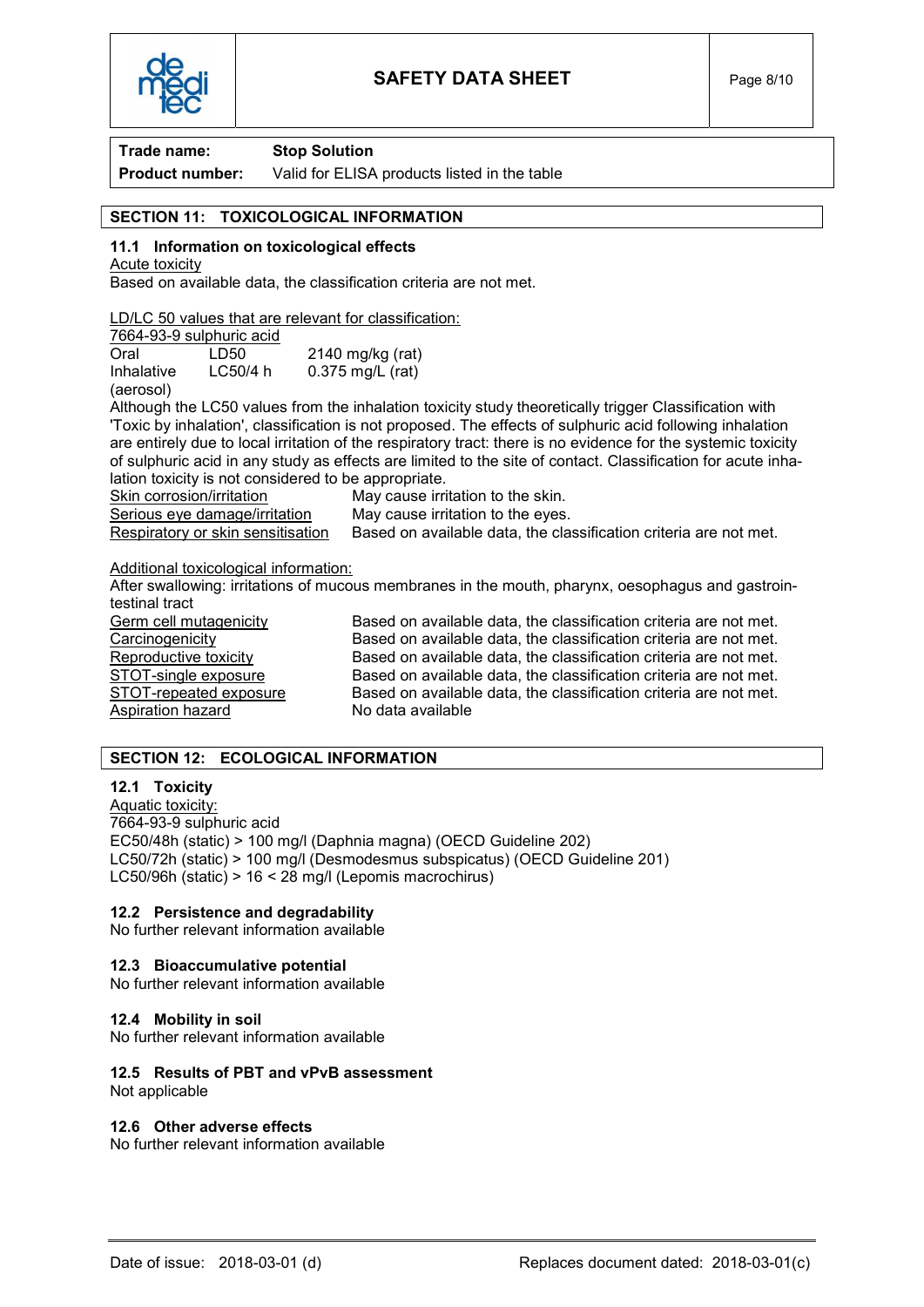

**Product number:** Valid for ELISA products listed in the table

# SECTION 13: DISPOSAL CONSIDERATIONS

## 13.1 Waste treatment methods

### Recommendation:

Must be recycled or disposed of according to the regulations. Waste has to be classified according to the European Waste

Catalogue based on the identification of the waste generating source.

Smaller quantities can be disposed of with household waste.

### European waste catalogue:

- 16 00 00 WASTES NOT OTHERWISE SPECIFIED IN THE LIST 16 05 00 gases in pressure containers and discarded chemicals
- 16 05 06\* laboratory chemicals, consisting of or containing dangerous substances, including mixtures of laboratory chemicals
- 15 00 00 WASTE PACKAGING; ABSORBENTS, WIPING CLOTHS, FILTER MATERIALS AND PROTECTIVE CLOTHING NOT OTHERWISE SPECIFIED
- 15 01 00 packaging (including separately collected municipal packaging waste)
- 15 01 02 plastic packaging

## Uncleaned packagings:

### Recommendation:

Disposal must be made according to official regulations.

Packagings that cannot be cleaned are to be disposed of in the same manner as the product. Recommended cleansing agent: Water; if necessary, with cleansing agents

#### SECTION 14: TRANSPORT INFORMATION

| 14.1 | UN No.                                                                          | ADR, ADN, IMDG, IATA | Void |
|------|---------------------------------------------------------------------------------|----------------------|------|
|      | 14.2 UN Proper shipping name                                                    | ADR, ADN, IMDG, IATA | Void |
|      | 14.3 Transport hazard class(es)                                                 | ADR, ADN, IMDG, IATA | Void |
|      | 14.4 Packing group                                                              | ADR, IMDG, IATA      | Void |
|      | 14.5 Environmental hazards                                                      | Not applicable       |      |
|      | 14.6 Special precautions for user                                               | Not applicable.      |      |
|      | 14.7 Transport in bulk according to Annex II of<br>MARPOL73/78 and the IBC Code | Not applicable.      |      |

## SECTION 15: REGULATORY INFORMATION

This Safety Data Sheet is according to Commission Regulation (EU) 2015/830 amending Regulation (EC) No 1907/2006 of the European Parliament and of the Council on the Registration, Evaluation, Authorisation and Restriction of Chemicals (REACH)

### 15.1 Safety, health and environmental regulations/legislation specific for the substance or mixture

Directive 2012/18/EU Named dangerous substances - ANNEX I Not listed.

#### National regulations

Water hazard class: Water hazard class 1 (Self-assessment): slightly hazardous for water Further information: None of the ingredients is listed.

## 15.2 Chemical safety assessment

A Chemical Safety Assessment has not been carried out.